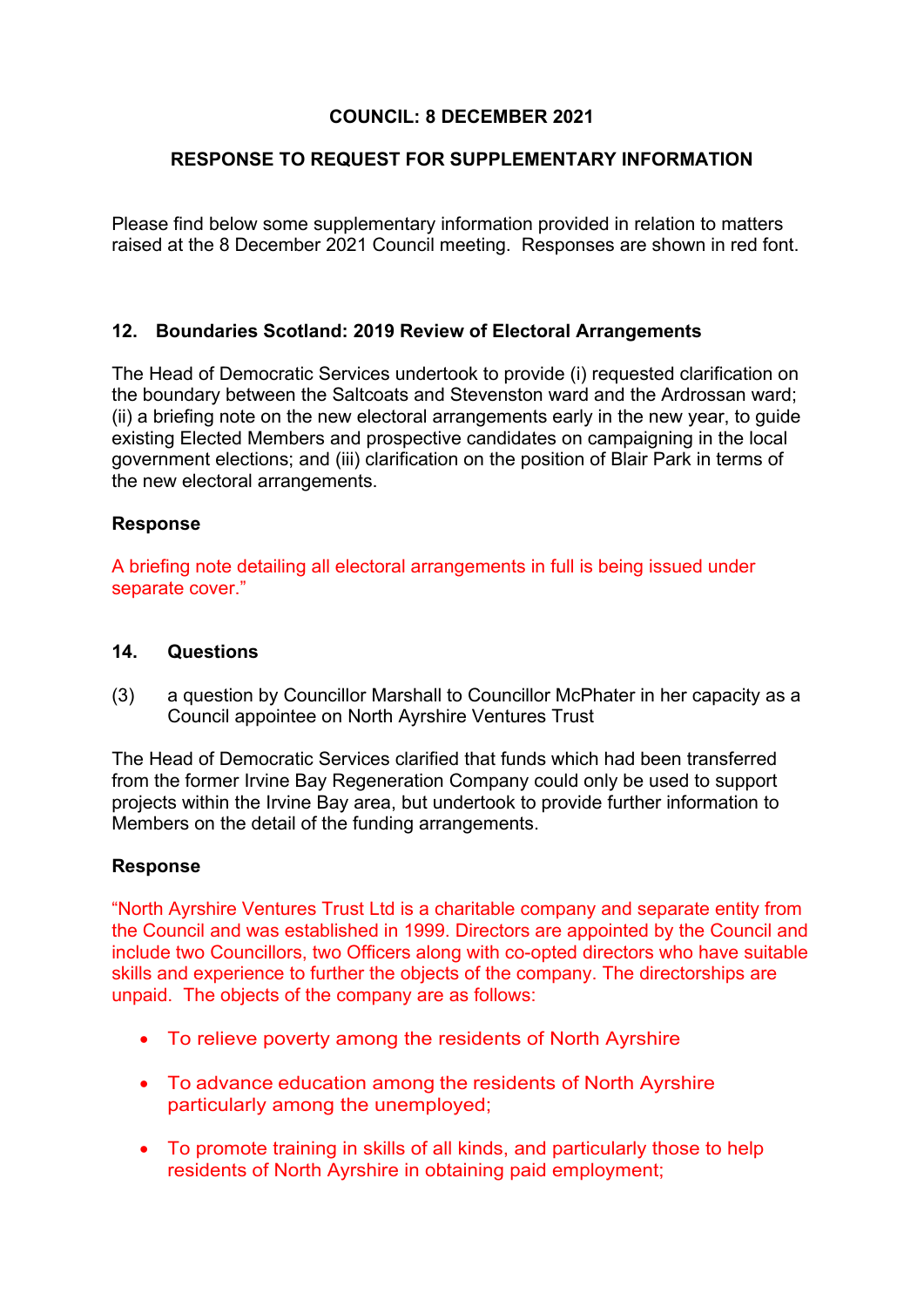- The advancement of citizenship or community development in terms of Section 7(2)(t) of the Charities and Trustee Investment (Scotland) Act 2005; and
- To promote other schemes of a charitable nature for the benefit of the residents of the North Ayrshire

The original fund held by NAVT known generally as "the core fund" distributes grant funding to voluntary, community and social enterprises which make applications falling within the above criteria. The details of the various organisations in receipt of recent grants from that fund were detailed in the response to the Council question on 8<sup>th</sup> December

Following the winding up of Irvine Bay Urban Regeneration Company and Irvine Bay Developments Ltd (IBRC) funding was transferred to NAVT in relation to capital regeneration projects in the Irvine Bay area. Some projects had been agreed but not delivered by IBRC prior to their wind up (the "ongoing projects") and NAVT was obliged to use the funding committed to have those projects completed. There was also a list of "reserve projects" which IBRC identified as priorities. Transfer Agreements were signed by the Council, NAVT and Scottish Ministers which govern the use of the IBRC legacy funding with restrictions in terms of purpose and area. The Transfer Agreements restrict grants to projects within the "Operating Area" of IBRC.

The "Operating Area" in which the IRBC legacy funding can be used is, in general terms, Irvine, Kilwinning, Stevenston, Saltcoats and Ardrossan. A map outlining the Operating Area is attached to this briefing note. There is no scope for the funds to be used elsewhere. In North Ayrshire.

The projects IBRC had agreed to support, prior to wind up and which NAVT was bound to fund from the funds transferred are as follows:

- Quarry Road Irvine
- Gateway Site, Irvine Enterprise Area
- Saltcoats Public Realm
- Annickbank, Irvine
- Strategic Investment Site Irvine
- Irvine Community Sports Club
- Fullarton Community Hub

A list of "reserved projects" is included in the Agreements which detail the projects which can be considered for funding should there be sufficient funds available. At the time the Agreements were signed, it was recognised that there would be insufficient funding to progress all of the listed projects using the IBRC funding. The aspirations for each project are detailed in the Agreements. The projects listed are as follows:

- Irvine Town Centre phase 2
- Irvine Harbourside Ardeer
- Medicine Manufacturing Innovation Centre (MMIC) not proceeding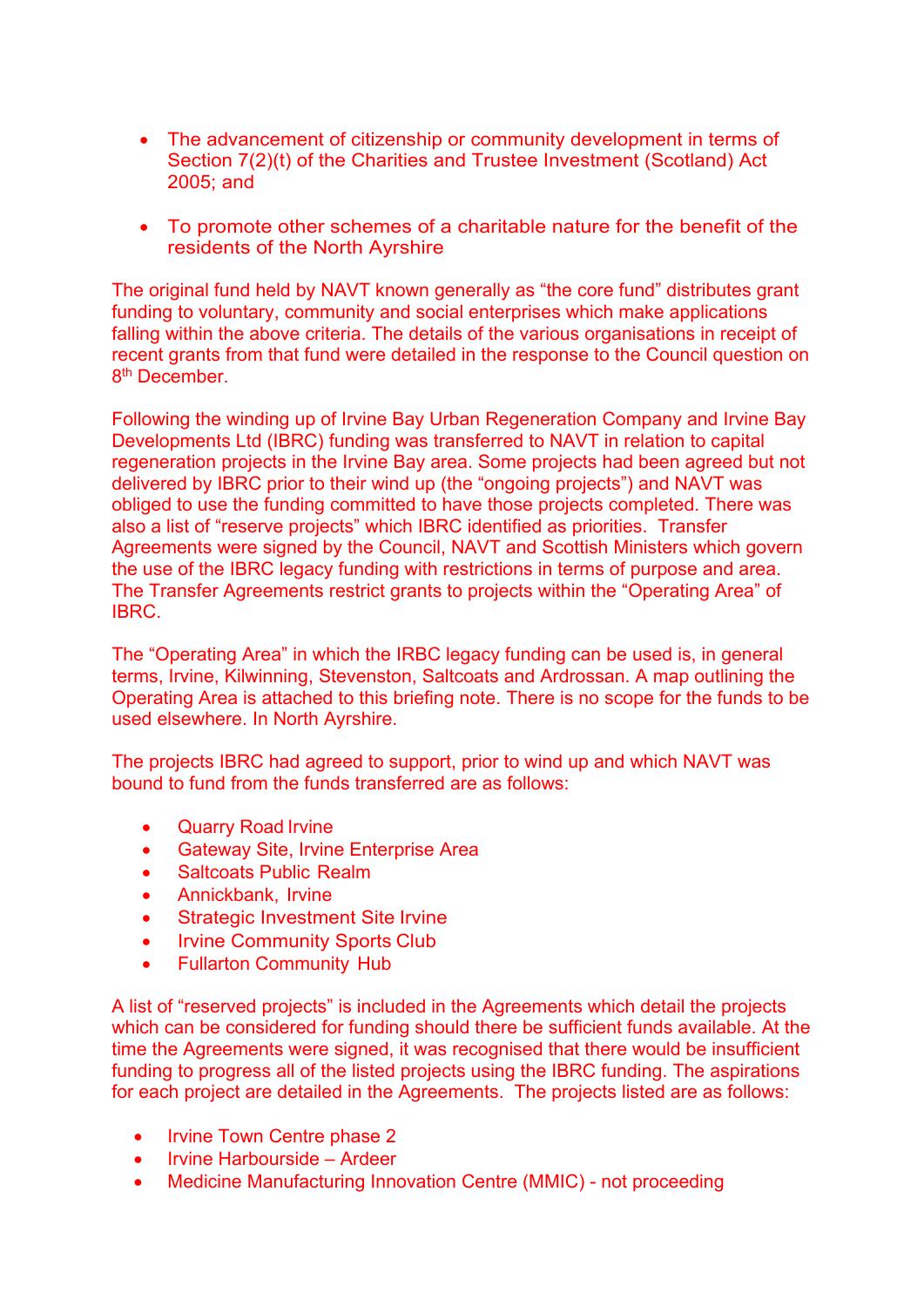- Ardrossan Coastal Regeneration
- i3 Irvine Enterprise Area Advance Manufacturing Space
- Industrial Biotech Upscaling Facility not proceeding

In conclusion, whilst grant funding to voluntary and community organisations can be distributed from the "core fund" across North Ayrshire provided the purpose of funding meets the criteria, funding from the IBRC legacy fund can only be disbursed for suitable regeneration projects within the operating area of the former IBRC and in accordance with the terms of the Agreements."

(12) a question by Councillor Billings to the Cabinet Member for Green New Deal and Sustainability

As a supplementary question, Councillor Billings referred to the potential for contamination associated with placing biodegradable disposables in recycling bins and asked whether changes would be made to ensure that the effectiveness of the Council's recycling was not adversely affected.

Councillor Cullinane responded by undertaking to ask officers to provide Members with details information on alternative use products and their disposal. The Leader noted that, as a local authority, North Ayrshire had one of the best recycling rates in the country, but improvements could always be made, such as those implemented especially within schools in respect of the colour of bins.

### **Response**

"The Waste Service is currently engaging with Zero Waste Scotland, the Renewable Energy Association and the Council's waste processing contractors to develop clear guidance for citizens to advise which compostable items are suitable for recycling via the Council's current recycling collection services. Once the draft guidance is available, expected to be around Spring, this will be shared with Elected Members for feedback and any further questions.

The Council's primary objective is to encourage citizens to move away from using disposable items of any type, encouraging the use of reusable items where possible to avoid waste being produced in the first instance, such as encouraging the use of reusable coffee mugs instead of single-use disposable cups. The Council's 'Plastic-Smart' campaign will aim to encourage reuse as the preferred option, before encouraging the use of more environmentally friendly disposable items and only where reusable items are not a feasible option.

There are a wide array of new products being placed on the market by suppliers to replace those single-use items that were previously made from plastic, many stating that they are "biodegradable". Unfortunately, not all the products that are currently sold as being biodegradable are suitable for commercial or domestic scale composting due to the time that these materials can take to break down through that process.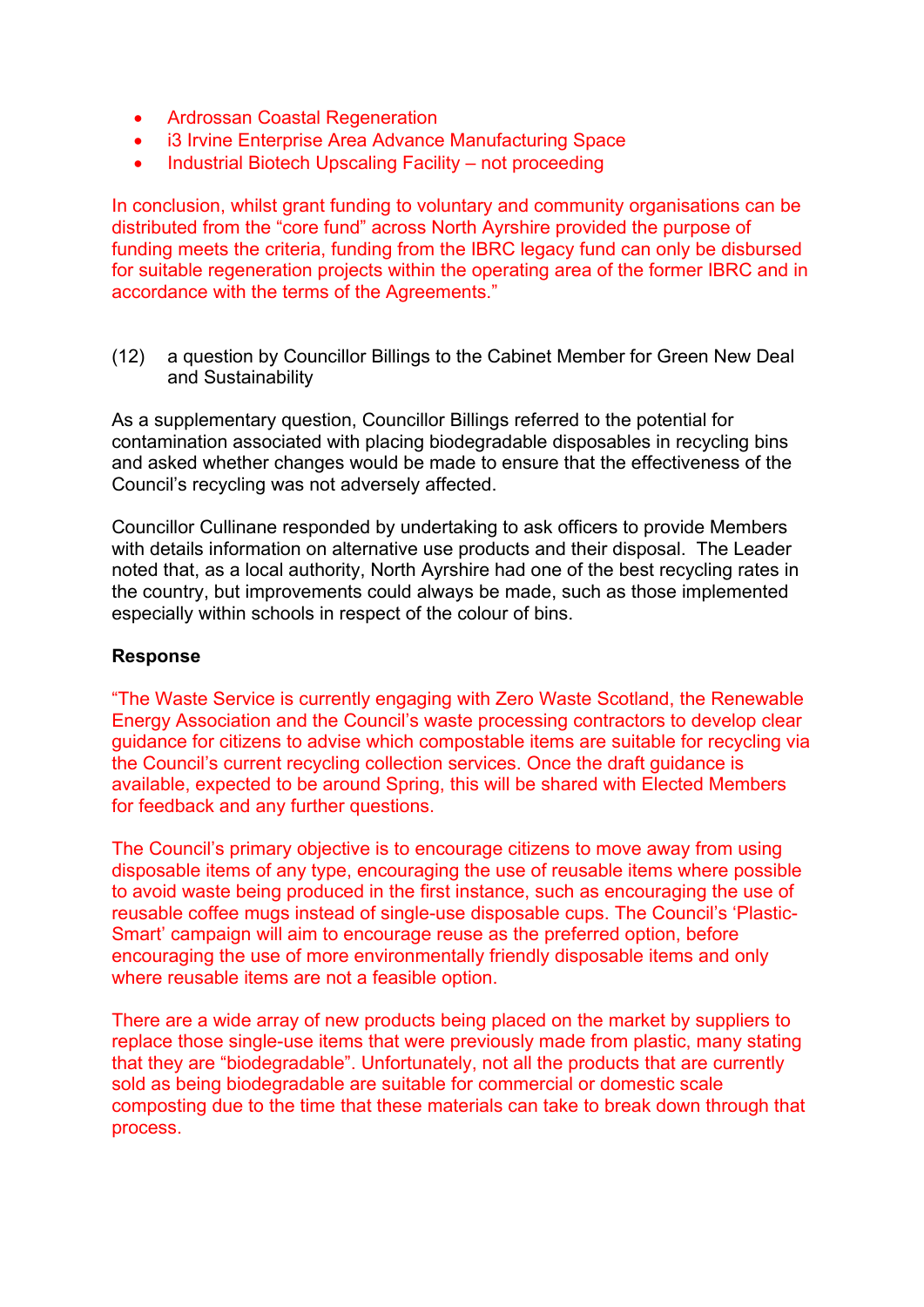One way to understand the difference is that certified compostable packaging is guaranteed to decompose under specific conditions, whereas biodegradable packaging has no fixed timeframe to break down.

To be recovered by a commercial scale composting process, material must be certified to conform to the standard BS EN 13432, and it must also be acceptable to the processor. For example, the food waste liners that the Council issues are accredited to this standard and acceptable to our waste processing contractor. As previously mentioned, officers are working with national colleagues to develop clearer guidance around the disposal of items marked compostable or biodegradable to help provide additional clarity for residents."

(17) a question by Councillor Murdoch to the Leader of the Council:

"Can the Leader of the Council please provide details of North Ayrshire Council's involvement during the COP 26 events in Glasgow?"

As a supplementary question, Councillor Murdoch asked, if the Council was going to take COP26 seriously, what action would be taken in terms of fly tipping, littering, dog fouling, organic and chemical discharges and emissions into the atmosphere and coastal waters.

Councillor Cullinane responded by undertaking to have a detailed response provided.

### **Response**

"The Streetscene Operational service area is responsible for enforcement of littering, flytipping and dog fouling. Our internal bespoke prevention initiatives include an antiroadside litter campaign, the OB-litter-ATE campaign to address lunchtime litter issues at schools and the dash cam initiative which encourages the public to report offences captured on dash cam and CCTV together with effective partnership working with colleagues in Housing private sector team and Waste Services to reduce potential offences as well as supporting our ever growing numbers of volunteers. Our teams are active members of national campaigns, working in partnership with service providers such as Police Scotland, the Scottish Fire and Rescue Service, Keep Scotland Beautiful and Zero Waste Scotland examples of this partnership approach are Operation moonbeam – Safer shores initiative – My beach your beach.

Our enforcement techniques are well established with neighbouring local authorities often consulting with our officers to help improve their existing procedures. North Ayrshire has a fixed penalty recovery rate of 65% -75%. Officers actively patrol areas of concern and hold offenders accountable for their actions. A slight increase in penalties were evident during lockdown however this is now stabilising figures are detailed in the table below: